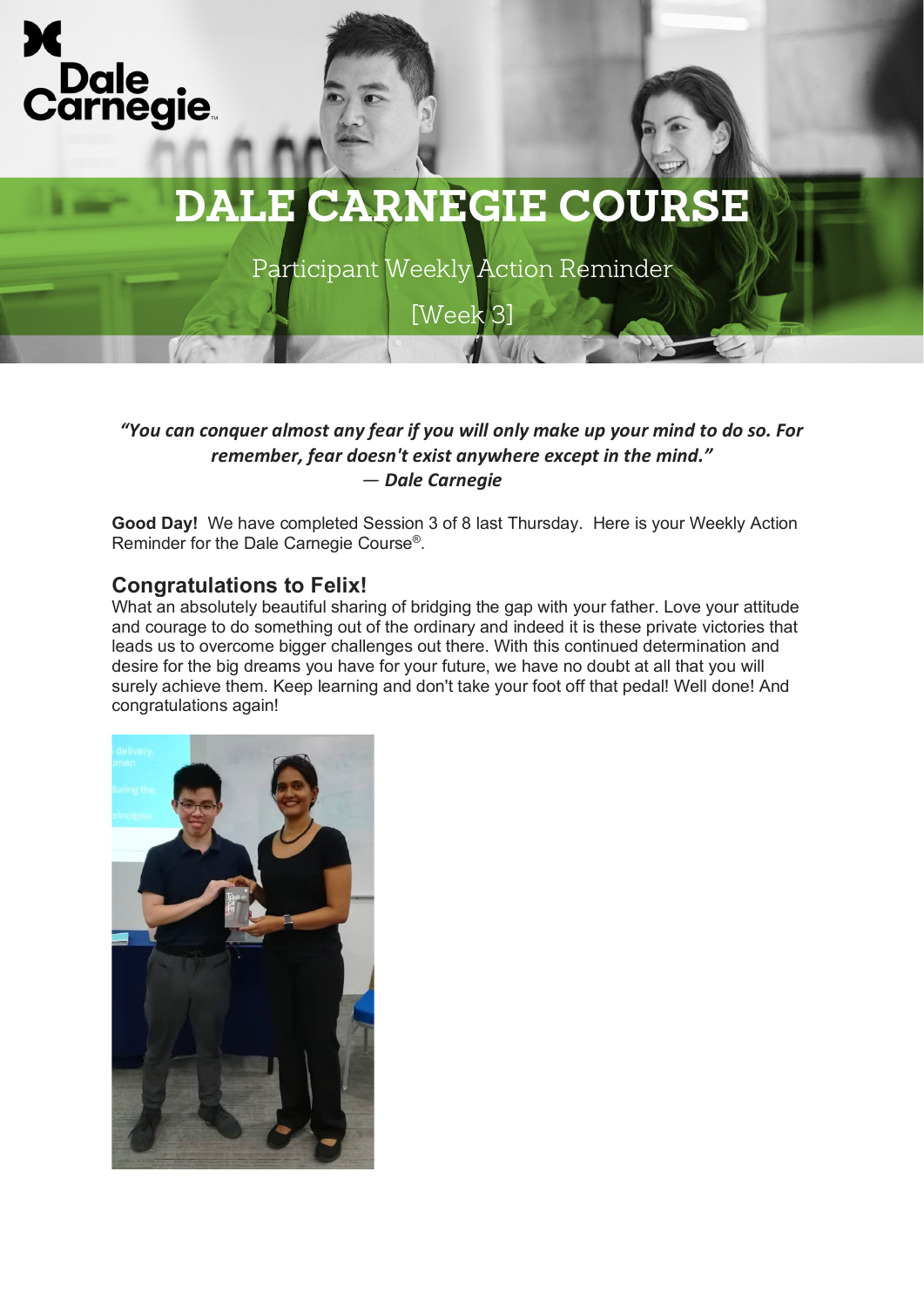

Participant Weekly Action Reminder

[Week 3]

## **Session 3A Highlights: Put Stress in Perspective**

## Issues Addressed

- What is the true cost of unmanage stress and worry to us and our organizations?
- What can we do to manage stress; which not only kills people, but kills what is inside them while they are still alive?

### What We Discovered

Stress is inevitable, natural, sometimes helpful for motivating us, and manageable. Mr. Carnegie's principles for controlling unhealthy stress (distress) and worry are powerful medicine, indeed. They need to be consciously applied, especially when times are tough. Since stress has so many facets, Mr. Carnegie has provided us with 30 principles for dealing with the negative aspects of stress. We made commitments to use the stress and worry management principles and will report on our progress in Session 6.

## **Session 3B Highlights: Enhance Relationships and Motivate Others**

### Issues Addressed

- Why are foundation of human relations principles so challenging to apply consistently?
- How can applying the Human Relations Principles truly enhance profitability, productivity, and quality?

### What We Discovered

In reporting on our use of Dale Carnegie's Human Relations Principles to enhance professional relationships, we discovered small intentional changes in our behavior can often yield big results for ourselves, our team members, and our organizations. We built on our successes by committing to use the second set of Dale Carnegie's Human Relations Principles to gain cooperation from a specific person. We will give status reports on our progress in Session 5.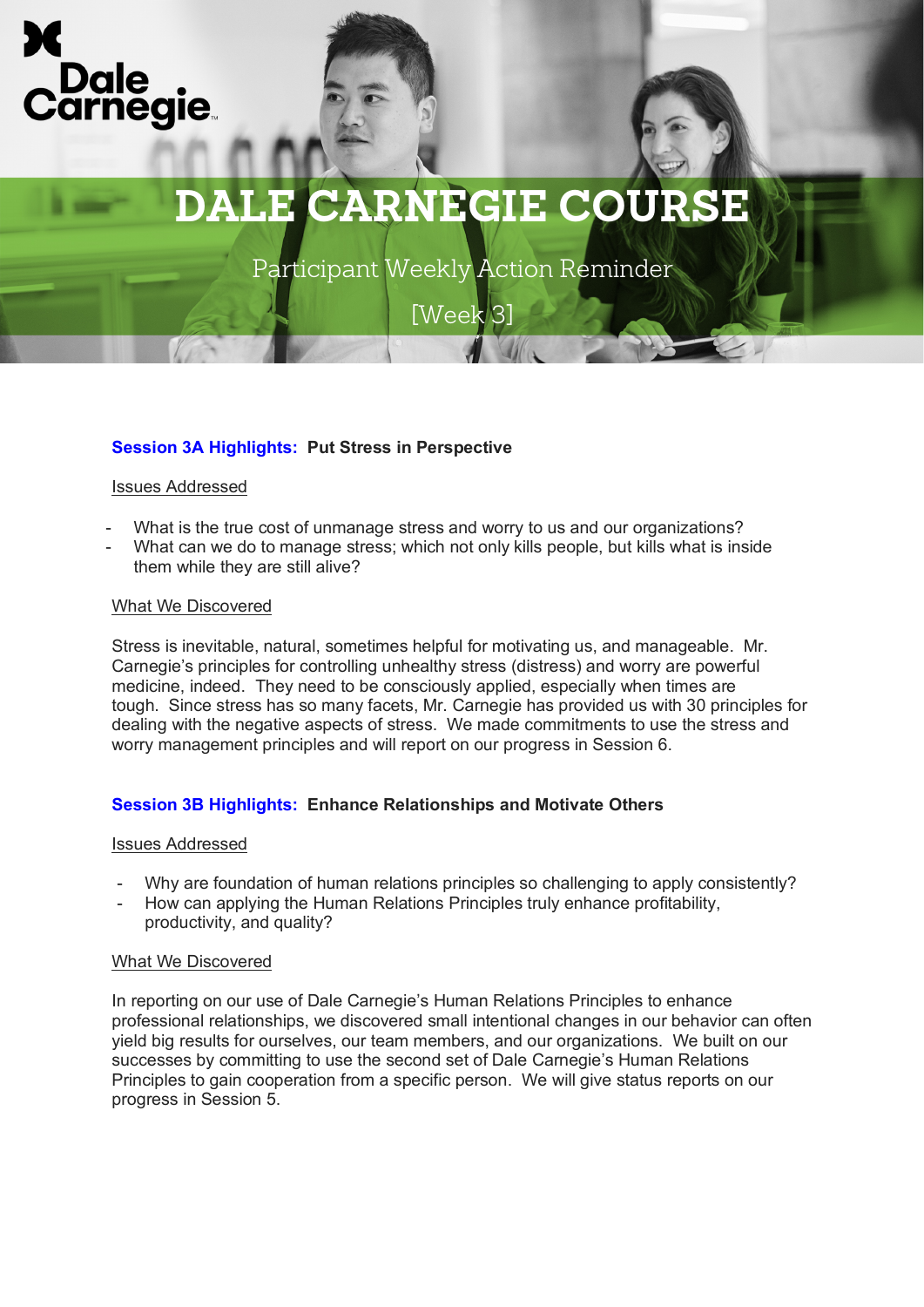

Participant Weekly Action Reminder

[Week 3]

## **Session 4 Preview**

Most of us have a desire to be recognized as a "can do" person within our respective organizations. We know that this does not happen by being a "wall-flower" or a "low-key" associate. Nor can we afford to be unclear in our communication, especially with complex topics. Expect an industrial strength dose of increased effectiveness and confidence as a result of attending this session!

### **Part A. Energize Our Communication**

In Session 4, we will put action into our communication and learn how to get people more engaged with our message. A person who is energized, alive, and naturally animated is more likely to connect with listeners.

#### **Part B. Make Our Ideas Clear**

In Session 4, we will learn and practice a process for organizing our thoughts, so we are more clearly understood. It is called the "LIONS" process (**L**anguage simple, **I**llustrations, **O**rganization, **N**arrow subject matter, and **S**ummarize) and is invaluable when presenting information that is complex or unfamiliar to our listeners.

#### **In preparation for Session 4, please:**

**1) Prepare a one-minute report** on an experience that involved a lot of action, your busiest day. Be animated by reliving an experience just as it happened. Show us the story of what happened. Read pages 4.5-4.6 in your Participant Manual and **complete the "Energize Our Communications Report Planning Sheet on page 4.7**.

**2)** Become familiar with **"The Box Factory"** on page 4.4 by reading it several times.

**3) Prepare a 90-second report** by teaching us something related to your job that will be interesting for others to learn. Bring this example to life by using an exhibit or visual. **Use the LIONS formula** (page 4.10 in your Participant Manual). **Read and complete the "Make Our Ideas Clear Report Planning Sheet on pages 4.11-4.12.**

**4)** Be prepared to tell us what particular part of the readings listed below had an effect on you and why**.**